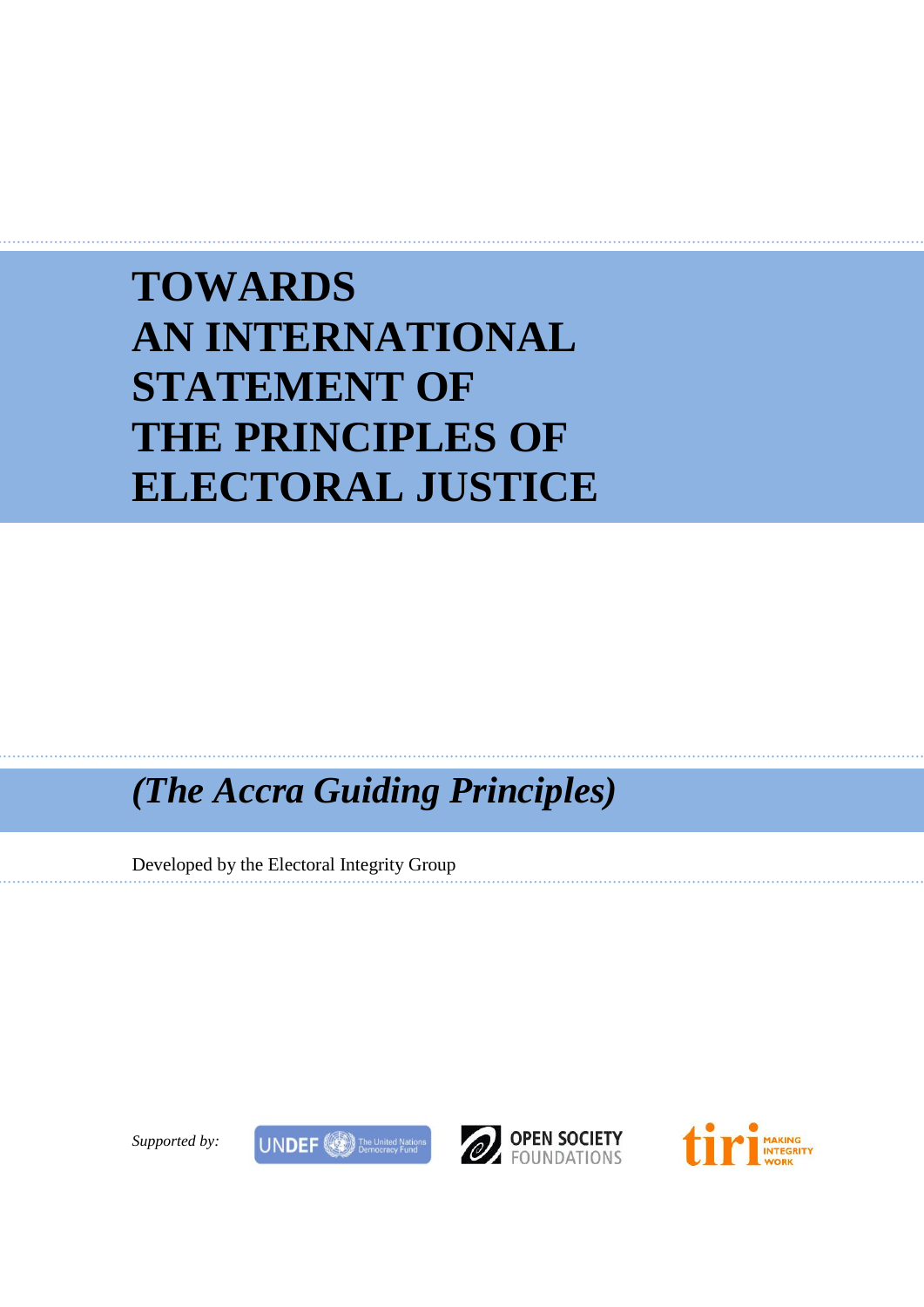# **BACKGROUND**

Senior judicial figures and experienced election commissioners have for some years been working separately to enhance human rights observance and democratic practices around the world. An invited group of election commissioners have been meeting annually at Trinity College, Cambridge, UK as the Cambridge Electoral Advice Group under the auspices of the Malaysian Commonwealth Studies Centre. For their part, a group of senior judges has developed the Bangalore Principles for the Domestic Application of Human Rights Norms (which, of course, include democratic rights) and the Bangalore Principles of Judicial Conduct (now endorsed by the United Nations as a global standard). In each instance the initiative began with a small group of judges that was later broadened to involve participation around the world. In the discussions it became apparent that there is no generally agreed and authoritative statement of principles to guide developments in the area of Electoral Justice, and that there was a need for these to be developed. Recognising that each in the groups have, or have had, particular and very special responsibilities in the area, the two combined jointly to explore the feasibility of developing global standards for Electoral Justice which would be embraced internationally. The members of the Electoral Integrity Group are listed at the end of this document. Meetings to date have been held in Cambridge, United Kingdom (July 2010), Bali, Indonesia (January 2011), Gaborone, Botswana (March 2011), and London, United Kingdom (September 2011). It is hoped that the resulting statement of Principles of Electoral Justice will be internationally recognized as useful tool to assist in the achievement of any needed reforms. This work has been supported by the UN Democracy Fund (UNDEF), the Open Society Foundations and Tiri.

# **PREAMBLE**

The realization of freedom around the world is an objective even larger than the attainment of Electoral Justice. It connotes a world in which societies are at peace both within themselves and with their neighbours: a world that conforms with the self-determination of peoples and in which individuals accept elements of control over the peaceful exercise of power. It speaks to the rule of law, and to conformity with universal human rights norms embodied in the UN human rights instruments to which countries have committed themselves.

Electoral Justice – a broader concept than the holding of a technically correct poll - fulfils the human rights belonging to all people as individuals and as citizens as outlined in the Universal Declaration of Human Rights of 1948 (UDHR) and guaranteed by the International Covenants on Civil and Political Rights and on Economic, Cultural and Social Rights (collectively known as the International Bill of Human Rights), to which most countries of the world subscribe.

In particular, these rights include:

- *Everyone has the right to take part in the government of their country, directly or through freely chosen representatives. (UDHR Article 21.1)*
- *The will of the people shall be the basis of the authority of government; this will shall be expressed in periodic and genuine elections, which shall be by universal and equal suffrage and shall be held by secret vote or by equivalent free voting procedures. (UDHR Article 21.3)*

The Inter-Parliamentary Council in its 154<sup>th</sup> Session (Paris, 26<sup>th</sup> March, 1994) also emphasized these rights: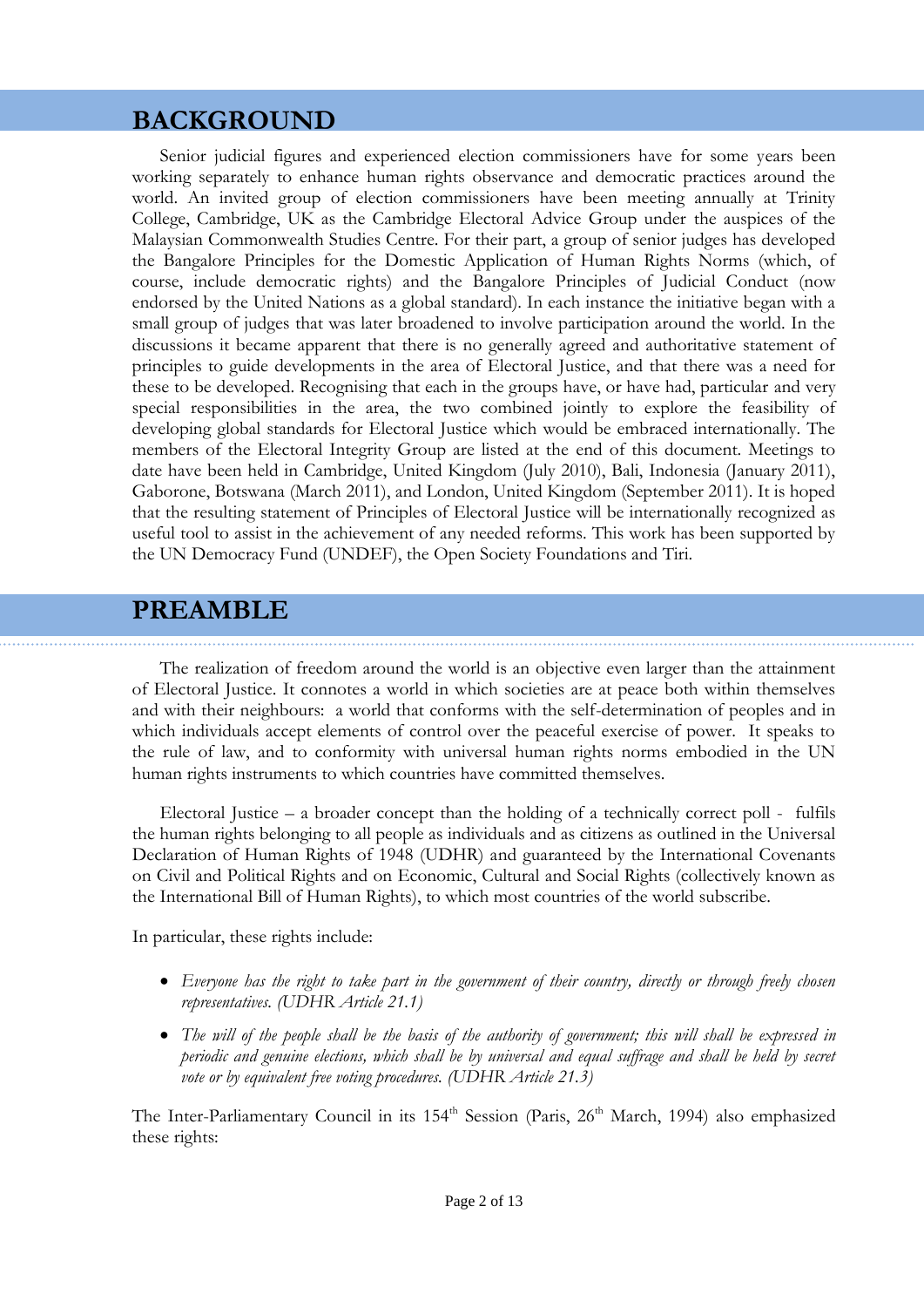- In any State the authority of the government can only derive from the will of the people as expressed in genuine, free and fair elections held at regular intervals on the basis of universal, equal and secret suffrage. (para 1)
- Everyone has the right to take part in the government of their country and shall have an equal opportunity to become a candidate for election. The criteria for participation in government shall be determined in accordance with national constitutions and laws and shall not be inconsistent with the State's international obligations. [para 3(1)]

To achieve this, elections are fundamental. However, they are intermittent, occasional and necessarily concerned with the exercise of electoral choice across a broad range of general questions. By themselves, democratic elections are necessary but not wholly sufficient for the attainment and maintenance of freedom. Elections are only a starting point for the attainment of a vibrant democracy, but much more is required to realize good and accountable governance between polling dates.

The realisation of Electoral Justice requires a set of institutions, practices, norms, mechanisms, practices and procedures that culminate in fair and open processes by which citizens choose those who are to govern them and to hold them to account – and this not simply on polling days but on a day-to-day basis. Electoral Justice gives people who believe their electoral rights to have been violated, the ability to make a complaint, get a hearing, and receive an adjudication within a reasonable time. Much excellent ground-breaking work has been undertaken by, for example, the Carter Center and International IDEA, in developing approaches that clarify the needs for delivering meaningful elections, and the Electoral Integrity Group aspires to reinforce this work and to carry it forward.

Electoral Justice is a significantly broader concept than one that only embraces the outcome of an election conducted in accordance with legal provisions as it goes beyond the letter of the law and addresses the integrity of the entire process. Electoral Justice not only resolves electoral disputes, but protects the political and electoral rights of citizens. Thus Electoral Justice not only protects basic political rights, such as the right to vote, stand for election, the equal rights of men and women, freedom of association and affiliation, the right to security of the person, and the right to take part in the conduct of public affairs, but also the civil rights connected to these rights such as freedom of speech, freedom of association, the right of peaceful assembly, right to information, right to petition for redress

Electoral Justice recognises that things can sometimes go wrong in electoral processes**,** and that the manner in which these wrongs are redressed can determine the overall legitimacy of an electoral outcome and the level of trust in the electoral process.

In essence:

- Electoral Justice translates the concept of government of the people, by the people, for the people into a practical reality for all the nations and peoples of the earth. It ensures that power is deployed through democratic means rather than through the dominating disbursement of financial resources, undue influence, force or other illicit or democratically illegitimate means. It is a form of organization of power that implies the existence of an independent and impartial mechanism for the proper functioning of the State.
- Electoral Justice upholds the dignity of human beings as citizens and individuals as a proper control on the exercise of power. It requires full civic participation, that gives full recognition of political, civil and social rights as opposed to the mere holding of elections at regular intervals.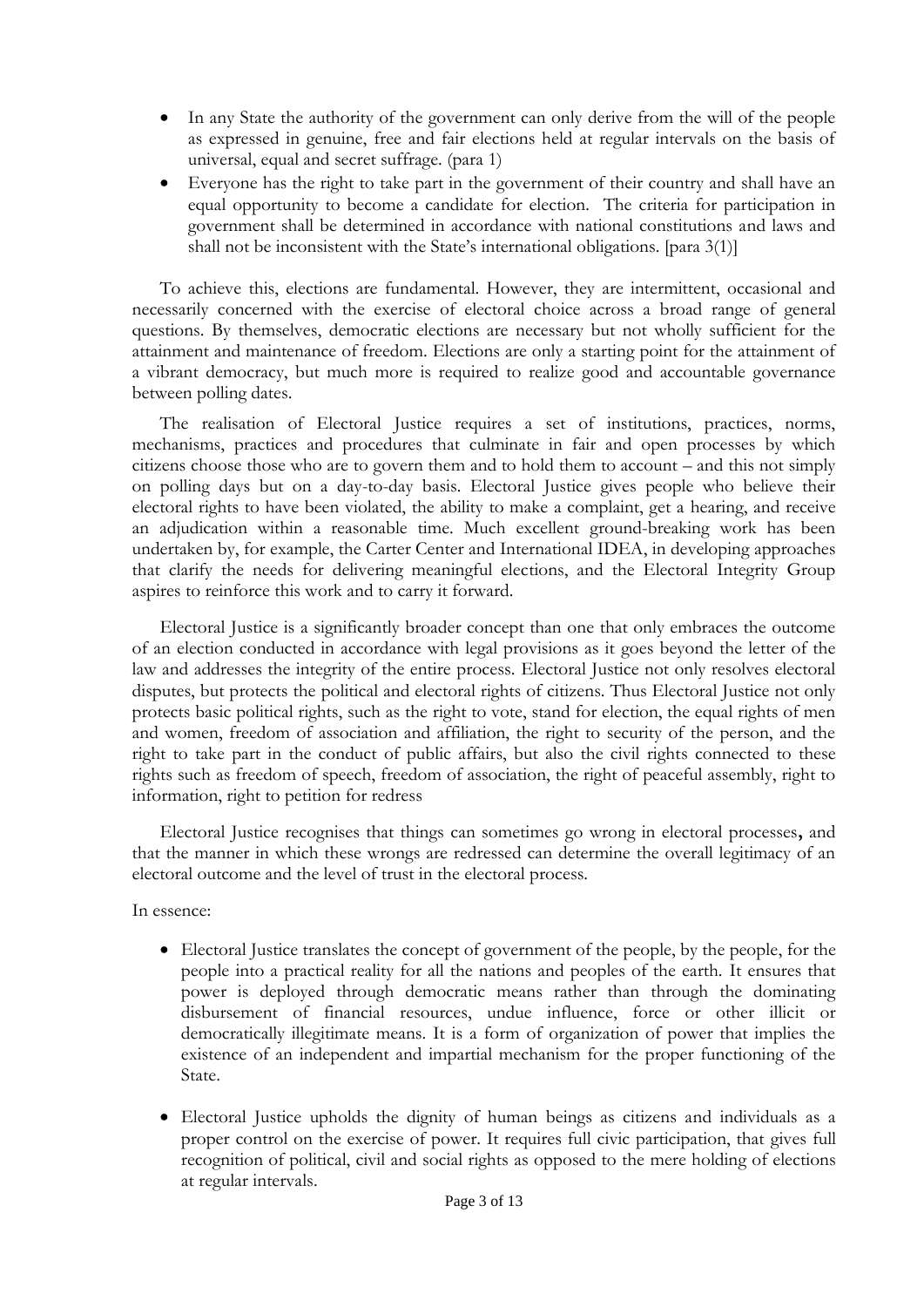- Electoral Justice demands that core democratic values and principles be recognised and implemented in every corner of the world.
- It permits new ideas to infuse the process of civil government over the course of time and through succeeding electoral cycles. It provides means for the just, peaceful and acceptable deployment of wealth and resources in society. It encourages resolution of disputes through the sharpening of debates and the reaching of a broadly acceptable accommodation of important differences and of conflicting claims in society. It is a precondition to the establishment of an acceptable polity, deserving of membership of, and the respect of, the international community.
- Overall, the objective in achieving Electoral Justice is to create a democratic environment in which electoral outcomes are accepted by the electorate and the competing candidates as a reflection of their democratic aspirations and preferences duly expressed by the voters in polls following free, fair and credible campaigning.
- Electoral Justice requires that there are institutions in place for ensuring that the procedures and decisions related to the electoral process are implemented. This may include the institutions such as the EMB, electoral tribunals or courts as well as the mainstream judicial process, or alternative processes such as conflict resolution processes.

# **GUIDING PRINCIPLES**

The guiding principles of Electoral Justice, each of which is **an essential component of Electoral Justice**, include the following core elements. Each principle is of universal application but the examples of implementation drawn from good (and bad) practices from around the world do not necessarily apply to every country nor do they purport to be exhaustive. Moreover, democratic practices are continually evolving as societies everywhere seek to enhance the realisation of Electoral Justice. The order in which the guiding principles appear does not represent a hierarchy as they are all of equal importance and are indivisible and inter-dependent.

## **Value: INTEGRITY**

#### **Principle:**

**Integrity is a vital element that contributes to the legitimacy of, and must be a key element in, every aspect of the electoral process. Honesty and accountability on the part of all involved in any aspect of the electoral process is an essential quality and an imperative requirement to uphold Electoral Justice.** 

#### **Application:**

- Provision of role models: Integrity and honesty calls for all in leadership positions to demonstrate their own personal integrity and to demand similar conduct from others.
- Codes of Conduct for Election Officials and Judicial Personnel and also for political parties and candidates are designed to promote ethical conduct and to deter corrupt practices.
- The legal framework should be clear on the ethical requirements for the managers of the electoral process and the members of the justice system.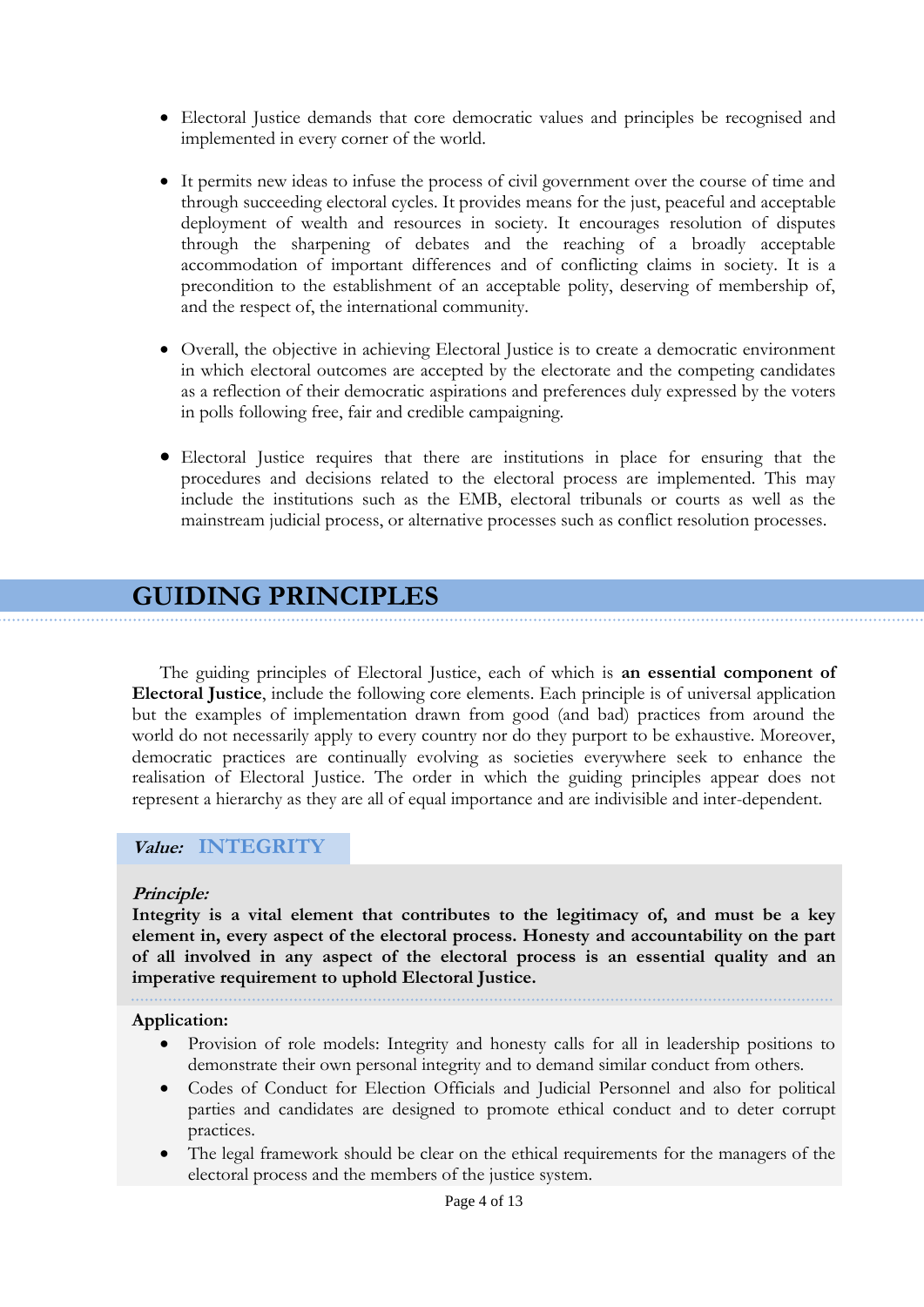#### **Positive examples:**

- An official who has made an honest mistake owns up to it promptly and is treated fairly.
- In a country where many people have no official documents, voter registration relies on local accountability and witnesses to satisfy themselves that the person applying to register is a citizen of the country; the production of official documents is not required.
- State-owned media cover the election campaign in an even-handed fashion and allow adequate time for parties to get their messages across to the voters.

#### **Negative examples:**

- Candidates and/or electors are purposely misinformed about the complaints process.
- In return for payment journalists are prepared to present designated parties and/or candidates wilfully in a negative way or to ignore them completely regardless of news value.
- Selective application of the law.

# **Value: PARTICIPATION**

#### **Principle***:*

**The voice of the people must be heard, respected, and represented in the context of a free, fair and genuine contest. Citizens are the core of representative democracy as it is they who choose by secret ballot those who represent and govern them. Elections provide a way for all to decide on the decision makers in a way that ensures that all voters have a fair and equal opportunity to participate in the election process. Full participation and diversity are manifested when arrangements facilitate the involvement of all, including first-time voters, women and disadvantaged groups.**

# **Application:**

- The legal framework must provide for universal adult suffrage, combined with the secrecy of the vote.
	- Laws provide for candidates to campaign freely and for voters to attend meetings and rallies and to access and disseminate relevant information, with guarantees for freedom of association and freedom of expression.
	- Customary laws and conventions may be integrated into electoral practices in ways consistent with these values, such as separate registration and voting arrangements for men and women.
	- Institutional arrangements are made to ensure periodic updating of the voters" rolls.

#### **Positive examples:**

- Registration centres and polling stations readily accessible to voters.
- Women involved in all aspects of the electoral process.
- Mobile polling stations provided for remote areas.
- Special arrangements made to assist voters with disabilities, e.g. ramped entrances to polling stations; trusted companion permitted to provide appropriate assistance to a visually impaired voter; braille facilities made available.
- Voter education programmes are run throughout the year both for electors and for high school pupils just before they reach the age for voting.

#### **Negative examples:**

Laws framed to ban certain political movements or candidates on clearly discriminatory grounds.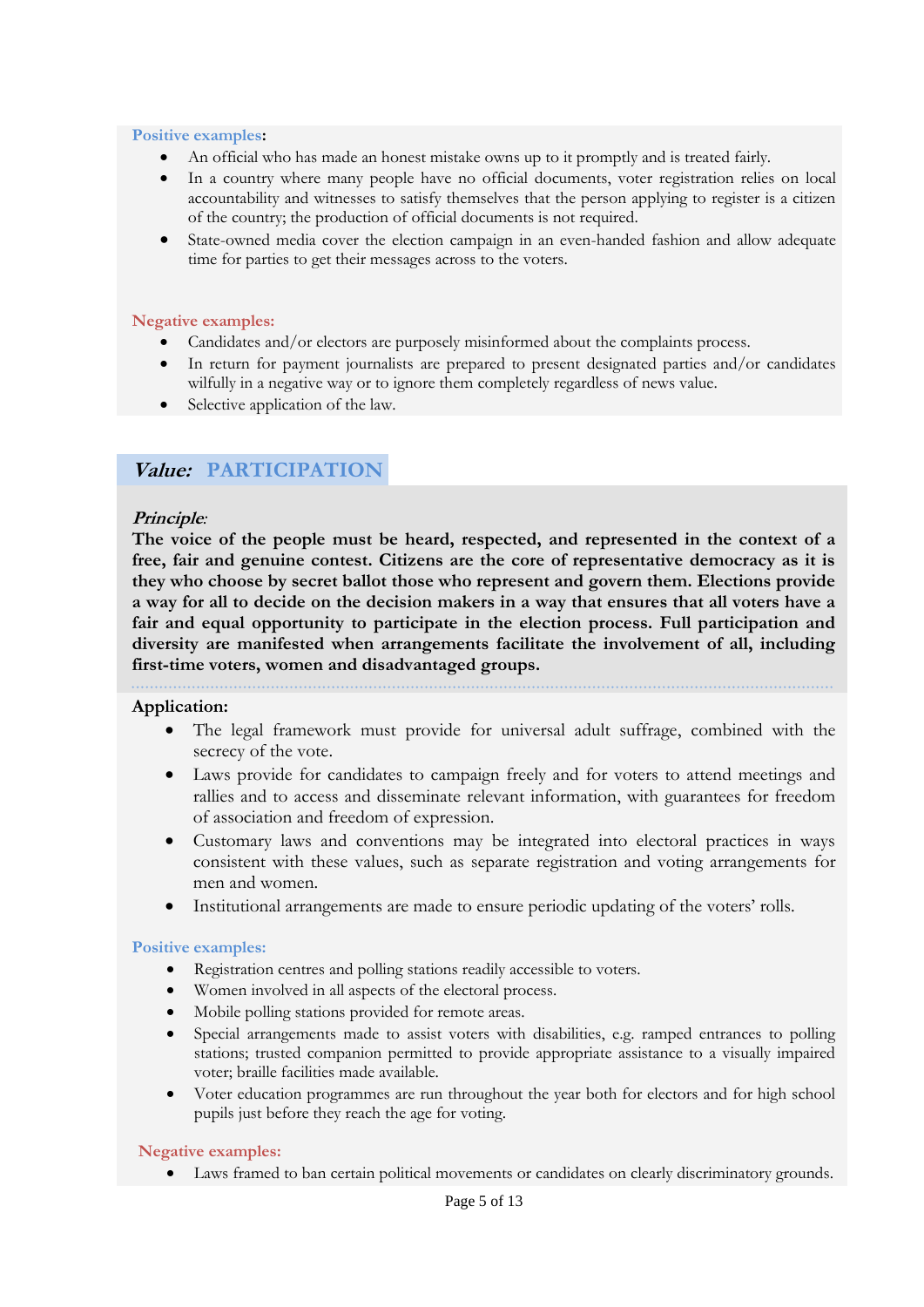- Insufficient time allowed for the voter registration process or for parties to challenge registrations or the lack of effective mechanisms to redress their grievances.
- In a country where many people have no official documents, birth certificates were made a requirement for voter registration, leading to many voters being disenfranchised, and to the widespread production of false certificates.

### **Value: LAWFULNESS (RULE OF LAW)**

#### **Principle:**

**The lawfulness of every electoral act and the likely consequences of violations must be firmly established and widely understood in order to secure the legitimacy of the outcome. An election is legitimate when it is conducted in accordance with the rules clearly established within the valid legal framework of a community. The laws themselves must comply with relevant international norms and their implementation should reflect the principles of Electoral Justice and appropriate sanctions must be defined.** 

#### **Application:**

- Laws guarantee the political and civil rights of citizens with clear sanctions for violation.
- Laws, clearly drafted in simple, intelligible language, are readily available and widely disseminated among all those with responsibilities for the poll.
- No aspect of the election is left unregulated. There should be no wrong without a remedy.
- Regulations are unambiguous, consistent with each other and capable of implementation across the country.
- The legal framework makes clear provisions for the rules and procedures for election petitions; it also clarifies which authority is responsible for the resolution of election dispute
- Amendments to laws and directives are made well ahead of time.

#### **Positive examples:**

- Law provides that election petitions be dealt within a reasonable time on the basis of substance, not rejected on the basis of minor technical or procedural irregularities of little impact and which may be perceived as a tyranny of procedure.
- Any election related legislation changes to be applied to an election must have been promulgated and in effect for at least six months prior to the start of the election period. Otherwise that change could only be applied at subsequent elections.
- The most senior judge involved organizes seminar for judges to encourage substantive, not purely technical, and uniform approaches for handling election petitions.
- A major political party fails to pay the registration fee on time, or in the required manner. The electoral commission, following the letter of the law, excludes them from the poll; the party ultimately wins right in court to contest the election.

#### **Negative examples:**

- Returning Officers reject ballot papers for narrow technical reasons despite the fact that a voter's wishes are clear (e.g. on the ground that the voters indicated their preferences by means of a tick rather than the stipulated cross)
- Laws lack sanctions or remedies for non-compliance.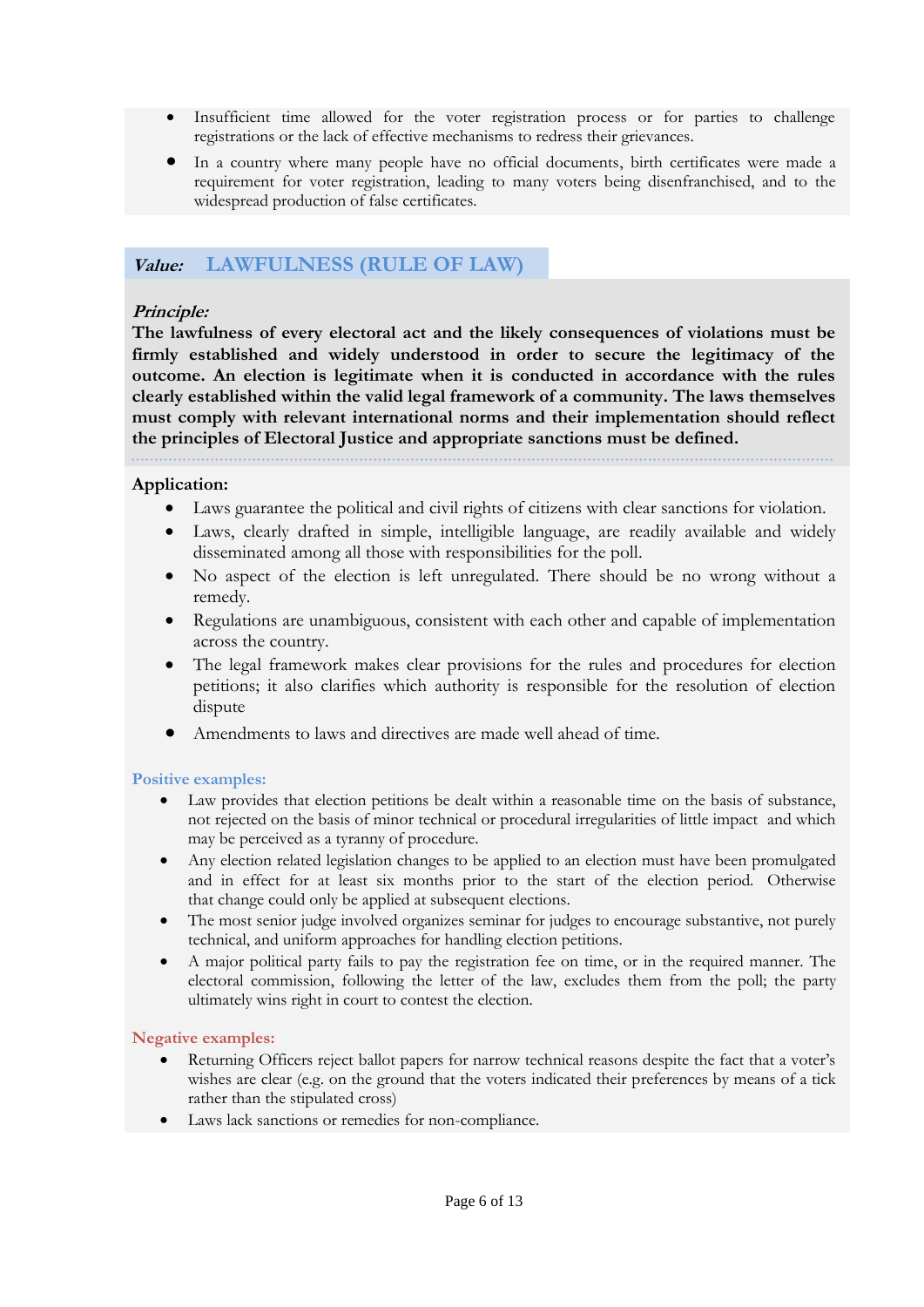# **Value: IMPARTIALITY AND FAIRNESS**

### **Principle:**

**The principle of impartiality and fairness guarantees the equal treatment of voters and contestants. It also guarantees the equal application of the rules of the game. Impartiality and fairness on the part of election management bodies and all administrative and security authorities must be extended to voters, candidates, political parties, the media, civil society and other stakeholders, and in so doing contribute to the electoral concept of providing a 'level playing field' for all electoral contestants. Whether before or after the poll, dispute resolutions must be fair, accessible, efficient and timely.**

#### **Application:**

- The law or practice is clear that Electoral Justice prevails over inconsequential errors or misunderstandings.
- The electoral authorities are appointed in a neutral manner and discharge their responsibilities impartially and fairly, without any outside interference.
- Publicly controlled media allocate fair coverage to the contesting parties.
- Public funding for election purposes is allocated in a fair and rational manner.

#### **Positive example:**

Discretions exercised openly, fairly and giving reasons

#### **Negative examples:**

- Discrimination occurs when some parties are provided with information ahead of others or the latter are kept entirely in the dark.
- The governing party and/or its candidates use government resources for campaigning or other electoral purposes, to the disadvantage of the campaigns of others.

## **Value: PROFESSIONALISM**

#### **Principle:**

**Managing the electoral process requires technical knowledge of electoral issues and competent delivery of the process. Beyond the professionalism of EMBs, it is also important that the Election Dispute Resolution Body (EDRB) should be professionally competent. Professionalism in the management and oversight of all stages of the electoral process must be demonstrated in the planning, operation and the conclusion of elections including the pre-electoral, electoral and post-electoral periods of elections. Key indicators of professionalism include experience, expertise, objectivity, efficiency, accuracy, commitment and effectiveness.** 

**Application:**

- Regular and comprehensive briefings with, and hands on training of, election officials on all stages of the election process, and clear guidelines established.
- Regular training of electoral personnel and regular updating of the electoral process
- Regular training of judicial officers on electoral issues and constant review of election dispute resolution procedures.
- Opportunities are created for peer learning and for the adaptation of best practises
- Adequate funds put at the disposal of the electoral authorities in a timely and open manner; funds are used efficiently and cost effectively.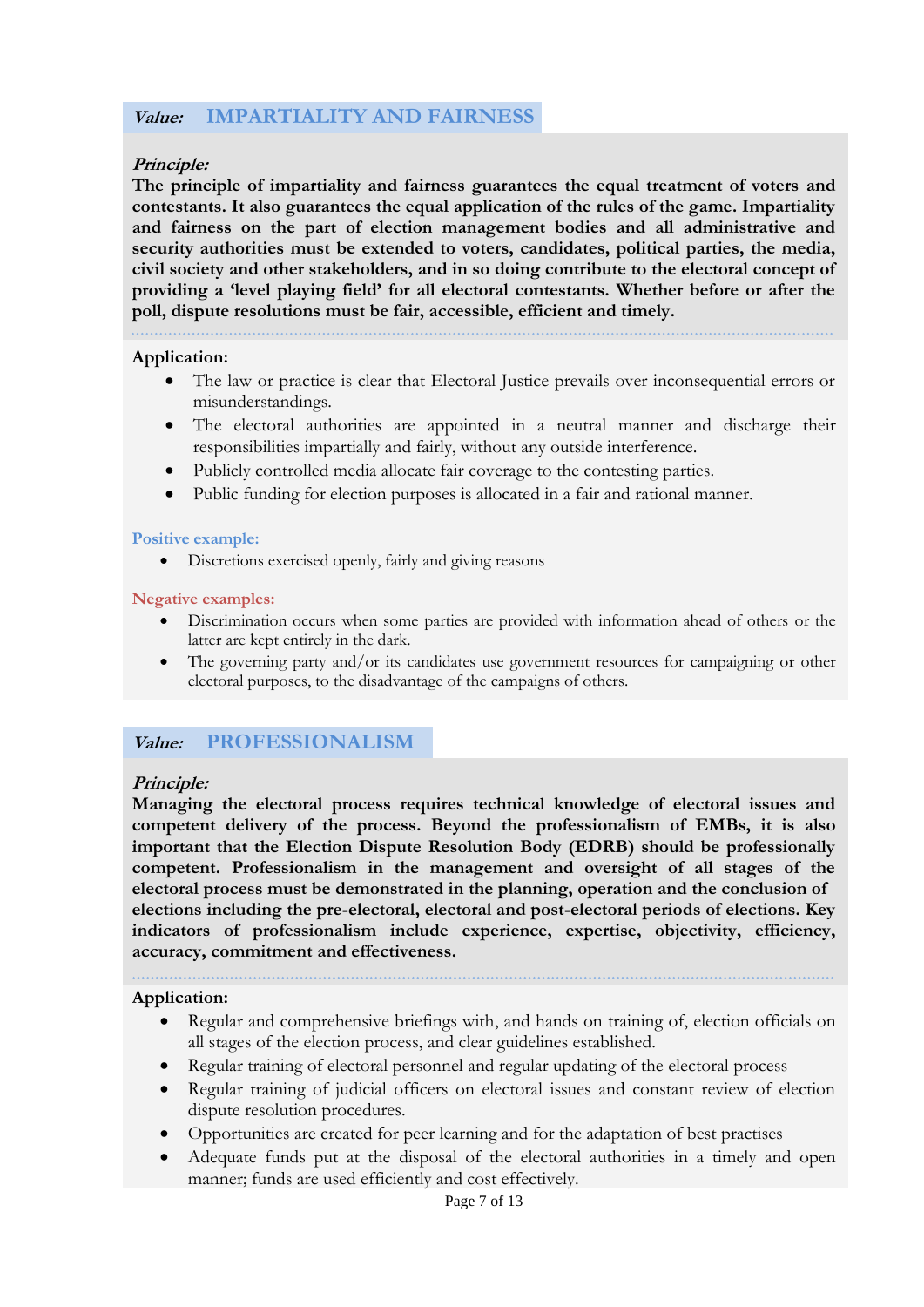Professional qualifications and experience are considered as criteria in the appointment of EMB staff.

#### **Positive examples:**

- EMB conducts training for party officials throughout the electoral cycle and conducts periodic training of officials in the registration of voters, the conduct of the elections and the enforcement of codes of conduct..
- EMBs adopt the use of modern technology in the conduct of elections.
- EDRBs review the rules for election petitions to make the process more timely and efficient.

#### **Negative examples:**

- Polling agents unaware of duties and rights to attend the poll and the count.
- Voters unaware of relevant procedures and requirements (e.g. they may be required to bring proof of identity etc)
- Variations in counting procedures across the country.
- EMBs set up too close to an election to permit adequate planning for and management of registration and for voting arrangements to be adequately developed; The EMB has no permanent employees or institutional memory and is therefore widely perceived as being unprofessional
- EMBs lacking independence and having to look to executive government for its approval of even minor decisions.
- Voters are unaware of correct voting procedures.

## **Value: INDEPENDENCE**

#### **Principle:**

**The independence of all those authorities that are legitimately engaged in the electoral process and the resolution of electoral grievances and disputes must be respected and guaranteed by law. There must be no interference by any outside interest.** 

#### **Application:**

- Selection process for appointing electoral commissioners is open, transparent and impartial, and credible and transparent consultation takes place before the appointments are made.so that the EMB is, and is seen to be, independent of political influence.
- Political parties and community groups have the right to challenge appointments of commissioners and of polling staff where they can establish a reasonable likelihood of perceived bias.
- Appointments as Commissioners are made for statutorily laid down tenures and once made can only be recalled for a valid cause clearly specified in law.
- Commissioners free to appoint their own staff and do not depend on the secondment of staff from government departments whose loyalties may not lie with the Commission.
- Clear prohibitions against interference with authorities engaged in the electoral process.
- Provision of adequate and timely resources to the EMB.

#### **Positive example:**

Members of the EMB are held in high regard by the general public and other stakeholders.

#### **Negative example:**

 Known active supporters of the government are appointed to key positions in the EMB and in the conduct of the poll.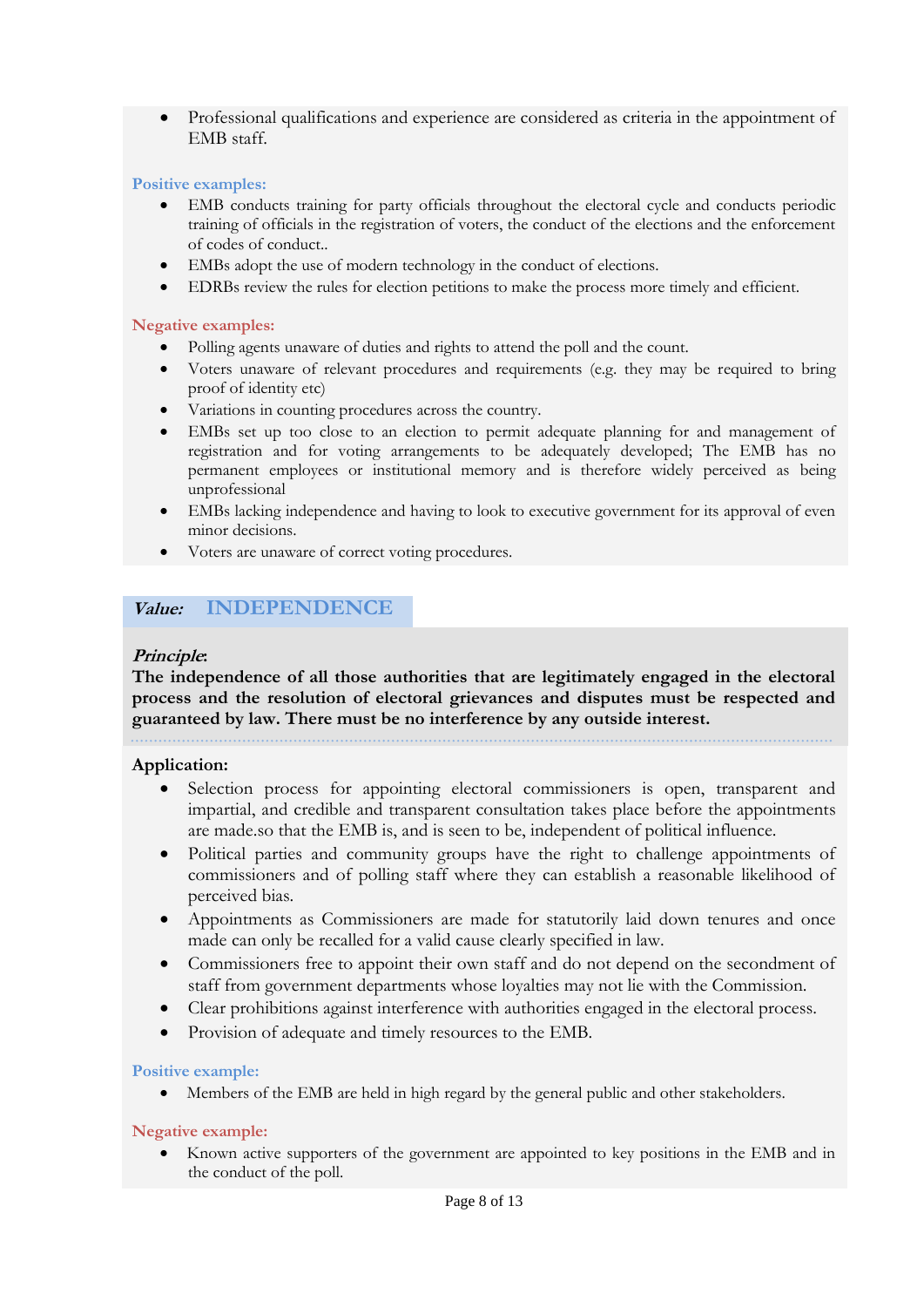# **Value:****TRANSPARENCY**

### **Principle***:*

**Transparency is a core element that involves openness at all stages of election organization, which must include access to relevant information on a timely basis, a readiness to provide justification for decisions and a frank admission and swift correction of any mistakes or oversights so as to inspire confidence and credibility in the system in the minds of all stakeholders.** 

#### **Application:**

- The whole cycle of electoral operations conducted in a transparent and open manner, wherever appropriate in the presence of all stakeholders, but not in ways which putting the secrecy of the ballot at risk.
- Details of political party and candidate funding, both amounts and sources and their expenditure, made public.
- In order to enforce reasonable limits placed on election expenditure of both parties and individual candidates, appropriate sanctions are imposed for any significant breach of election expenses regulations.
- Hearings of election petitions are open to public observation.
- The process of drafting and amending the legal framework is transparent and open to public participation.

#### **Positive examples:**

- In the absence of credible threats to the security of the counting centres or to groups of voters, results are declared promptly and published at the counting centre after a transparent counting process such as counting ballot papers in front of a crowd.
- EMB requires detailed information from all political candidates, including educational qualifications, asset and liabilities declarations on a periodic basis, and any criminal convictions, etc.
- Independent, non-partisan political monitors create websites that publicize information on political parties and candidates as well as voting behaviours and patterns that may indicate serious conflicts of interest.
- Election finance limits enforced and candidates required to make all payments from a single bank account.

#### **Negative examples:**

- Parties able to circumvent finance reporting requirements.
- Opposition party agents excluded from attending the poll and the count without due cause or are only provided with aggregated vote totals, not voting breakdowns ideally to the polling station (unless to do so could constitute a danger to groups of voters).

## **Value:****TIMELINESS**

#### **Principle:**

**Timeliness must be demonstrated in a manner consistent with the other principles before, during and after the poll and at all stages in electoral management, including resolution of disputes as this is an integral element in Electoral Justice. The element of**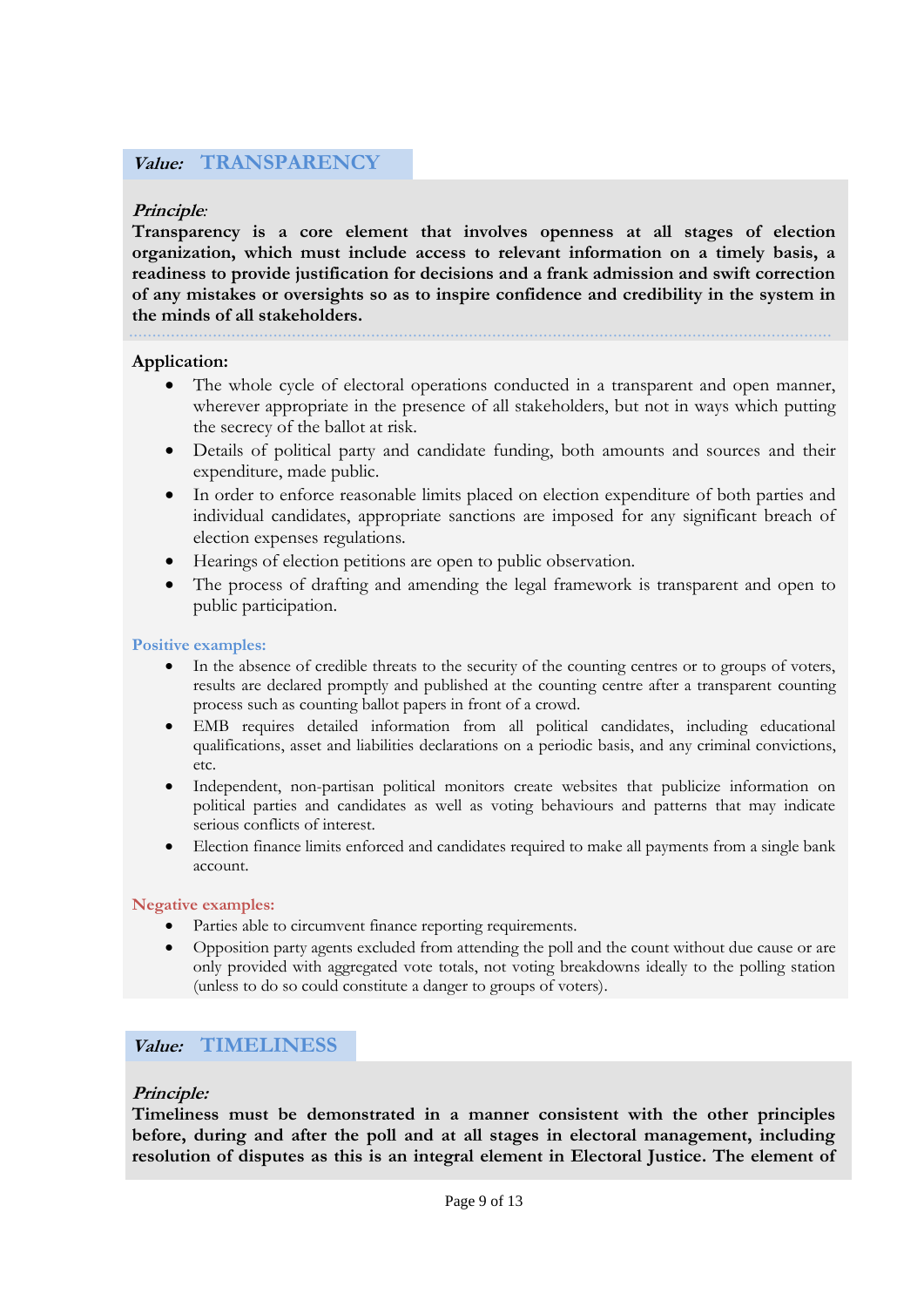**time in the administration of justice cannot be ignored, because justice is a time-bound concept.**

#### **Application:**

. . . . . . . . . . . . . .

- A timetable for the entire electoral programme consistent with constitutional and statutory parameters is formulated, agreed with the major political parties, is published and is adhered to throughout the electoral process.
- Adequate time is allowed for the preparation of an accurate Voters' Register.
- The legal framework provides clear time lines for the resolution of election petitions.

#### **Positive example:**

• The EMB plans the counting process in such a way as to be able to announce results promptly.

#### **Negative example:**

 Disputes drag on after the conclusion of the poll for so long as to make the outcome politically meaningless and resulting in constitutional deadlock.

# **Value: NON-VIOLENCE (FREEDOM FROM THREATS & VIOLENCE)**

#### **Principle:**

**All stages of the electoral process must be conducted without violence, intimidation, coercion, corruption, or other conduct that can interfere with the free conduct of the elections in accordance with the values of Electoral Justice.**

#### **Application:**

- Codes of conduct for political parties, candidates, election officials and observers are formulated by the EMB in consultation with those involved; and the codes make explicit reference to the need for moderate language and to refrain from any form of violence or coercion.
- The legal framework contains sanctions for perpetrators of electoral violence.

#### **Positive examples:**

- Contestants in the elections when criticising the public conduct and the policies of their opponents refrain from attacking their personal lives or private conduct and use moderate language towards their opponents while at the same time urging their supporters to refrain from violence and intimidation.
- In a country where "muscle-power" and intimidation are prevalent, security personnel are deployed under the direct authority of the EMB.

#### **Negative examples:**

- Violence, intimidation and/or vote manipulation are prevalent before, during and/or after the election.
- Undue displays of power the security forces are interpreted by the public as intimidatory.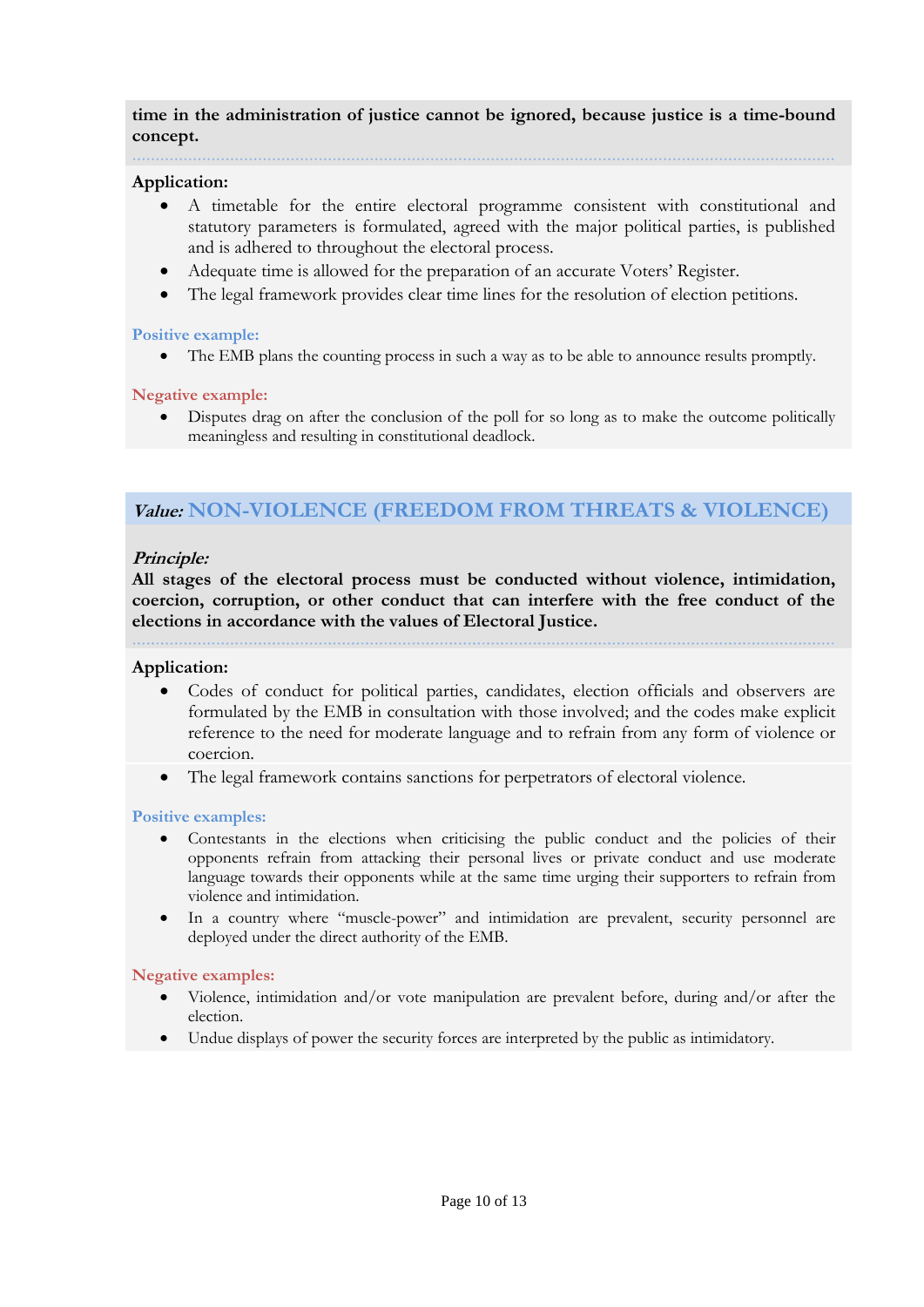# **Value:****REGULARITY**

### **Principle:**

**Elections must be conducted periodically, and at more-or-less regular intervals. Such intervals, as well as any variations, must be clearly set out in the law.**

#### **Application:**

The Constitution of the country provides for elections to be held at regular intervals.

#### **Positive example:**

• The Constitution does not allow for the postponement of elections.

#### **Negative example:**

 The incumbent government acting on spurious grounds or extraneous considerations proclaims a period of state emergency to postpone elections.

# **Value:****ACCEPTANCE**

#### **Principle:**

**Where the foregoing principles of Electoral Justice have been substantially observed, the electoral processes reflect the will of the people. It is then an overriding principle of Electoral Justice that everyone must abide by the outcome; that the outcome must be given effect by the institutions of government; and that the legitimacy of the result be acknowledged by the international community.** 

#### **Application:**

- Codes of conduct subscribed to by contestants.
- Local groups of trained and dispassionate observers report their findings.
- International observers assess the outcome in an impartial and professional manner with reference to the criteria developed by recognised national or international organisations.

#### **Positive example:**

 Long-serving president accepts electoral defeat and promptly prepares for a smooth transfer of power.

#### **Negative example:**

Electoral Management Body challenged for legally invalidating poll results in selected districts.

#### **\*\*\*\*\*\*\***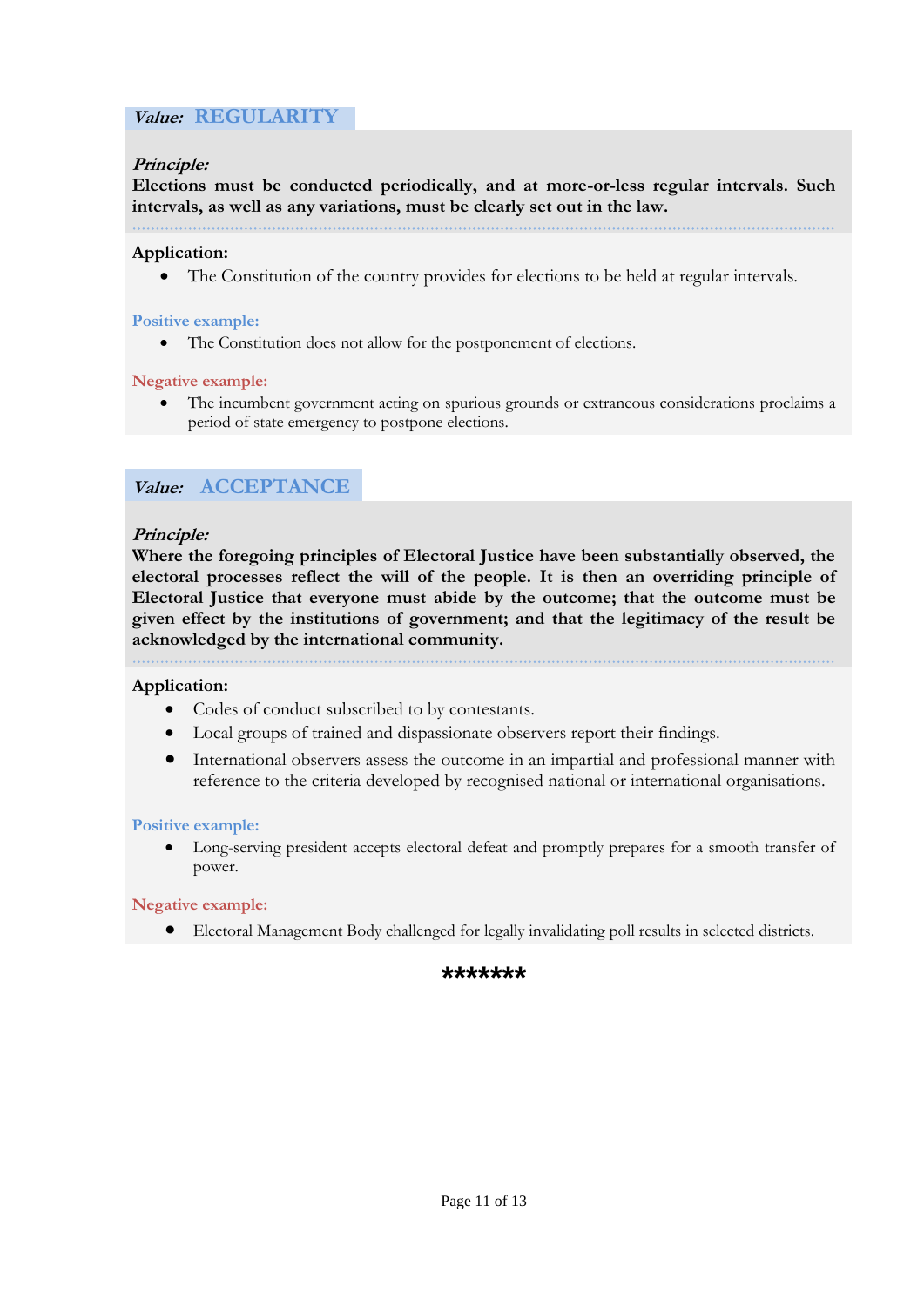# **ELECTORAL DISPUTE RESOLUTION**

A contest for power lies at the heart of political processes. It is our belief that a sound application of the principles of Electoral Justice will serve to minimise both the risks to Electoral Justice and their impact. When and where problems of any kind arise it is axiomatic that they are resolved expeditiously, fairly and in ways that reflect the principles we have outlined.

Particularly in post-conflict and transitional situations there can be little time to debate and gain consensus on core aspects of a new electoral system. The pressure is for an election to be held quickly, with little time to develop the necessary understandings and commitment. In such circumstances it may be well beyond the ability of national institutions to resolve the major disputes (including widespread violence) that can arise. Fortunately, there are institutions positioned to provide peace advisory services through mediation, political mentoring, advocacy and other good offices.

# **AN INVITATION BEYOND ACCRA**

There are various ways in which the values we have identified can be put into practice, and there is certainly no basis for any prescription of "one size fits all". We are deeply conscious of the fact that even long-established democracies enter periods of transition as they work to adjust their practices the better to reflect the demands of Electoral Justice.

In offering this document to the global community we express the sincere hope that those involved in aspects of Electoral Justice around the world may find it of interest and worthy of observance and implementation. It is our hope that they may contribute their own experiences and insights to produce an agreed international statement that can be used domestically either as reaffirming existing practices as being reflective of Electoral Justice or as a source of assistance in efforts to achieve that end.

It is our belief that Electoral Justice achieved through processes that reflect these principles will make a substantial contribution to a better, more peaceful and fairer democratic world.

With this in mind we invite interested organizations and individuals to consider joining us in the further development of these principles with the objective of creating a statement that has widespread international support by contacting us at the details provided below. Among others, EMBs may wish to assess their systems and processes against the Principles; political parties may compare their codes of conduct and practices against the Principles; Judges may find the Principles of assistance when reviewing their own role in advancing electoral justice; groups that conduct democracy audits may apply the Principles in their country studies; and academics who conduct applied research to specific aspects of the electoral process can test the Principles to their case studies.

Accra, Ghana 15 September 2011